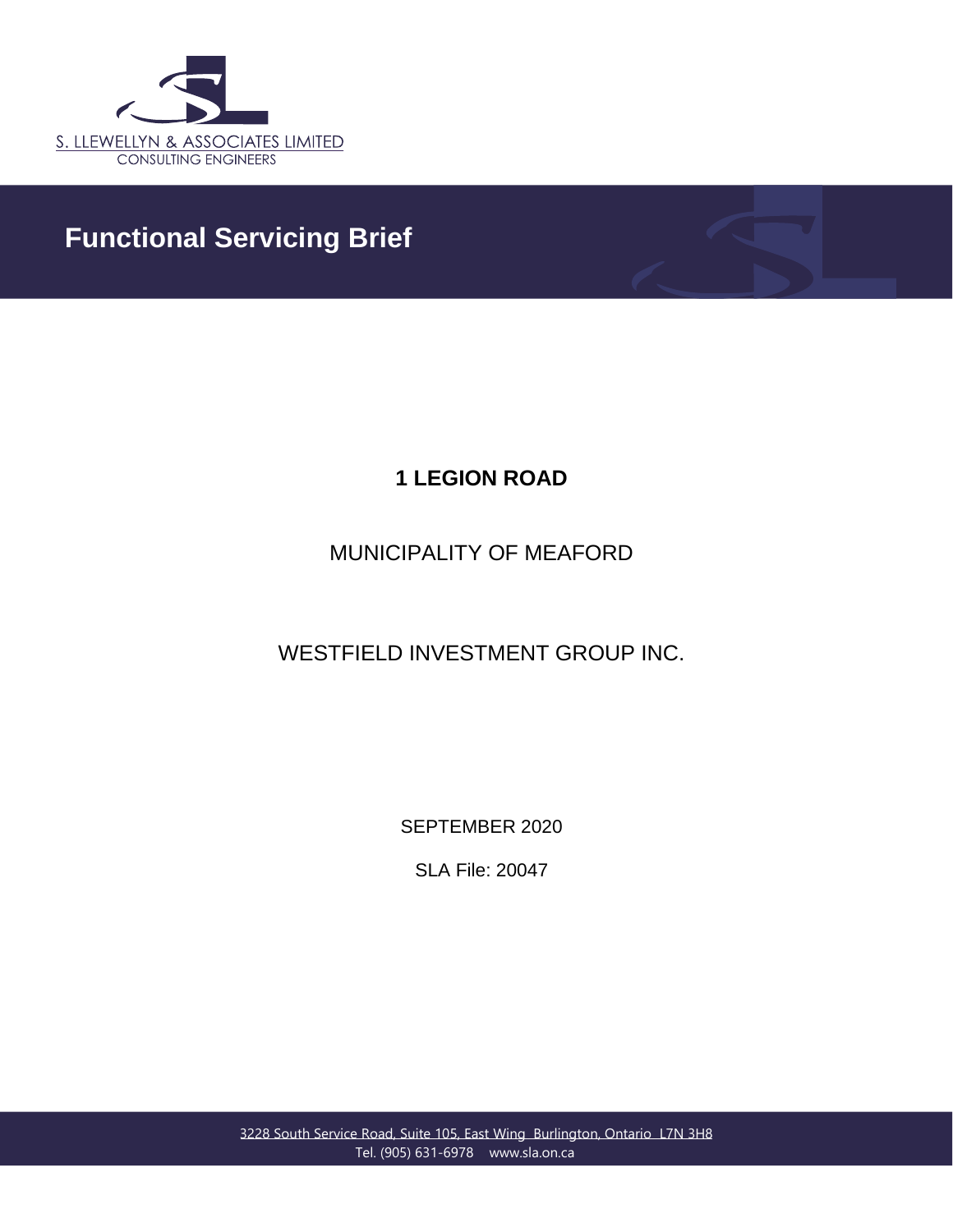#### **Introduction**

S. Llewellyn & Associates Limited has been retained by Westfield Investment Group Inc. to provide Consulting Engineering services for the proposed development at 1 Legion Road in the Municipality of Meaford. This report will outline the functional servicing strategy for the proposed development.

The proposed development consists of demolishing an existing two-storey commercial building and constructing a five-storey residential building including an asphalt parking lot, concrete curb, concrete walkways, landscaped areas and one level of underground parking.

This Functional Servicing Brief will provide detailed information of the proposed servicing scheme for this development. Please refer to the site engineering plans prepared by S. Llewellyn and Associates Limited and the site plan prepared by Andre Sherman Architect for additional information.

#### **Sanitary Sewer Servicing**

An existing 350mm® sanitary sewer flows east along Legion Road. The proposed development will be serviced by a private 200mmᴓ sanitary sewer system which connects to the existing 350mmo sanitary sewer along Legion Road. This sanitary sewer system will be designed and constructed in accordance with the Municipality of Meaford standards.

Sanitary demand for the site was estimated in accordance with Ministry of Environment Guidelines for the Design of Sanitary Works. Table 1 below summarizes the peak sanitary discharge.

| <b>Table 1 - Post-Development Sanitary Sewer Discharge</b>                                                                                                                                                   |                                |                   |                             |                       |                                 |  |  |
|--------------------------------------------------------------------------------------------------------------------------------------------------------------------------------------------------------------|--------------------------------|-------------------|-----------------------------|-----------------------|---------------------------------|--|--|
| Population <sup>1</sup>                                                                                                                                                                                      | Peaking<br>Factor <sup>2</sup> | Site Area<br>(ha) | Average<br>Demand<br>(Lcpd) | Infiltration<br>(1/s) | Peak Flow <sup>3</sup><br>(1/s) |  |  |
| 216 persons                                                                                                                                                                                                  | 4.1                            | 0.67              | 450                         | 0.2                   | 4.75                            |  |  |
| <sup>1</sup> Population (P) = 20 1-bedroom units x 2 persons/unit + 44 2-bedroom units x 4 persons/unit = 216 persons<br><sup>2</sup> Peaking Factor (M) = $(1+(14/(4+P0.5)))$ with P expressed in thousands |                                |                   |                             |                       |                                 |  |  |

 $3$ Peak Flow=MQP/86.4 + IA

The grade of the proposed 200mms sanitary sewer will be 0.5%. At this grade, the proposed sanitary sewer will have a capacity of  $0.023$  m $3/s$  (23 l/s). Therefore, the proposed 200mmᴓ sanitary sewer is adequately sized to service the proposed development.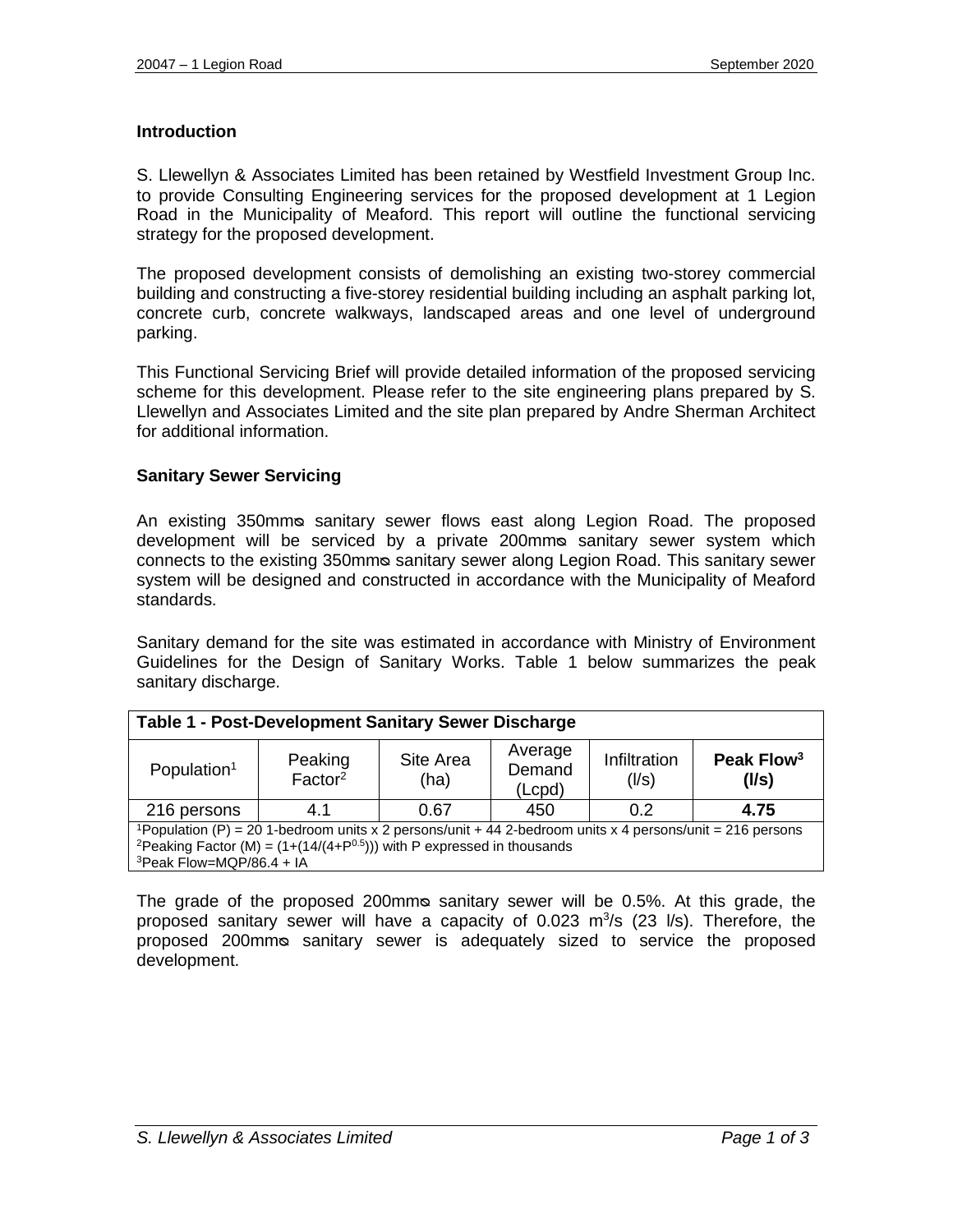### **Domestic Water Demand**

There is currently no existing municipal distribution system fronting the site. A proposed municipal watermain along Legion Road is required in order to service the proposed development. The proposed water servicing for the subject lands consists of installing a 200mmᴓ watermain to connect into the proposed municipal watermain along Legion Road.

Water demand for the site was estimated in accordance with the Ministry of the Environment Design Guidelines for Drinking-Water Systems. Table 2 below summarizes the domestic water demand requirements for the Average Daily, Maximum Daily and Peaking Hourly demand scenarios.

| Table 2 - Post-Development Domestic Water Demand                                          |                                                                                                                       |                                              |                                               |                                   |                                                    |  |  |  |
|-------------------------------------------------------------------------------------------|-----------------------------------------------------------------------------------------------------------------------|----------------------------------------------|-----------------------------------------------|-----------------------------------|----------------------------------------------------|--|--|--|
| Population <sup>A</sup>                                                                   | Average<br>Daily<br>Demand <sup>B</sup><br>(1/s)                                                                      | Max. Daily<br>Peaking<br>Factor <sup>c</sup> | Max. Hourly<br>Peaking<br>Factor <sup>D</sup> | Max. Daily<br>Demand $E$<br>(1/s) | <b>Max. Hourly</b><br>Demand <sup>F</sup><br>(1/s) |  |  |  |
| 216 persons                                                                               | 0.90                                                                                                                  | 4.9                                          | 7.4                                           | 4.41                              | 6.66                                               |  |  |  |
|                                                                                           | <sup>A</sup> Population (P) = 20 1-bedroom units x 2 persons/unit + 44 2-bedroom units x 4 persons/unit = 216 persons |                                              |                                               |                                   |                                                    |  |  |  |
| $B$ Average Daily Demand = (270 l/cap/day + 450 l/cap/day)/2 = 360 l/cap/day x population |                                                                                                                       |                                              |                                               |                                   |                                                    |  |  |  |
| $\textdegree$ Max. Daily Peaking Factor = 4.9 (refer to Table 3-3 from MOE Manual)        |                                                                                                                       |                                              |                                               |                                   |                                                    |  |  |  |
| $D$ Max. Hourly Peaking Factor = 7.4 (refer to Table 3-3 from MOE Manual)                 |                                                                                                                       |                                              |                                               |                                   |                                                    |  |  |  |
| <sup>E</sup> Max. Daily Demand = Average Daily Demand x Max. Daily Peaking Factor         |                                                                                                                       |                                              |                                               |                                   |                                                    |  |  |  |
| F Max. Hourly Demand = Average Daily Demand x Max. Hourly Peaking Factor                  |                                                                                                                       |                                              |                                               |                                   |                                                    |  |  |  |

#### **Fire Flow Demand**

Fire flow demands for development are governed by a number of guidelines and criteria, such as the Water Supply for Public Fire Protection (Fire Underwriters Survey, 1999), Ontario Building Code (OBC), and various codes and standards published by the National Fire Protection Association (NFPA).

There is an existing fire hydrant located east of the subject lands on Berry Street. An additional private fire hydrant is proposed to meet the required 90m separation to the building face of the proposed building (as per Sentence 3.2.5.7 of the 2012 Ontario Building Code).

The proposed building will be constructed of non-combustible construction  $(C=0.8)$ , with limited combustible occupancy (-15% correction) and a fully supervised sprinkler system. Exposure corrections are based on the following:

North Face: 15% correction (10.1m to 20m) South Face: 0% correction (>45m) East Face: 10% correction (20.1m to 30m) West Face: 15% correction (10.1m to 20m) Total: 40%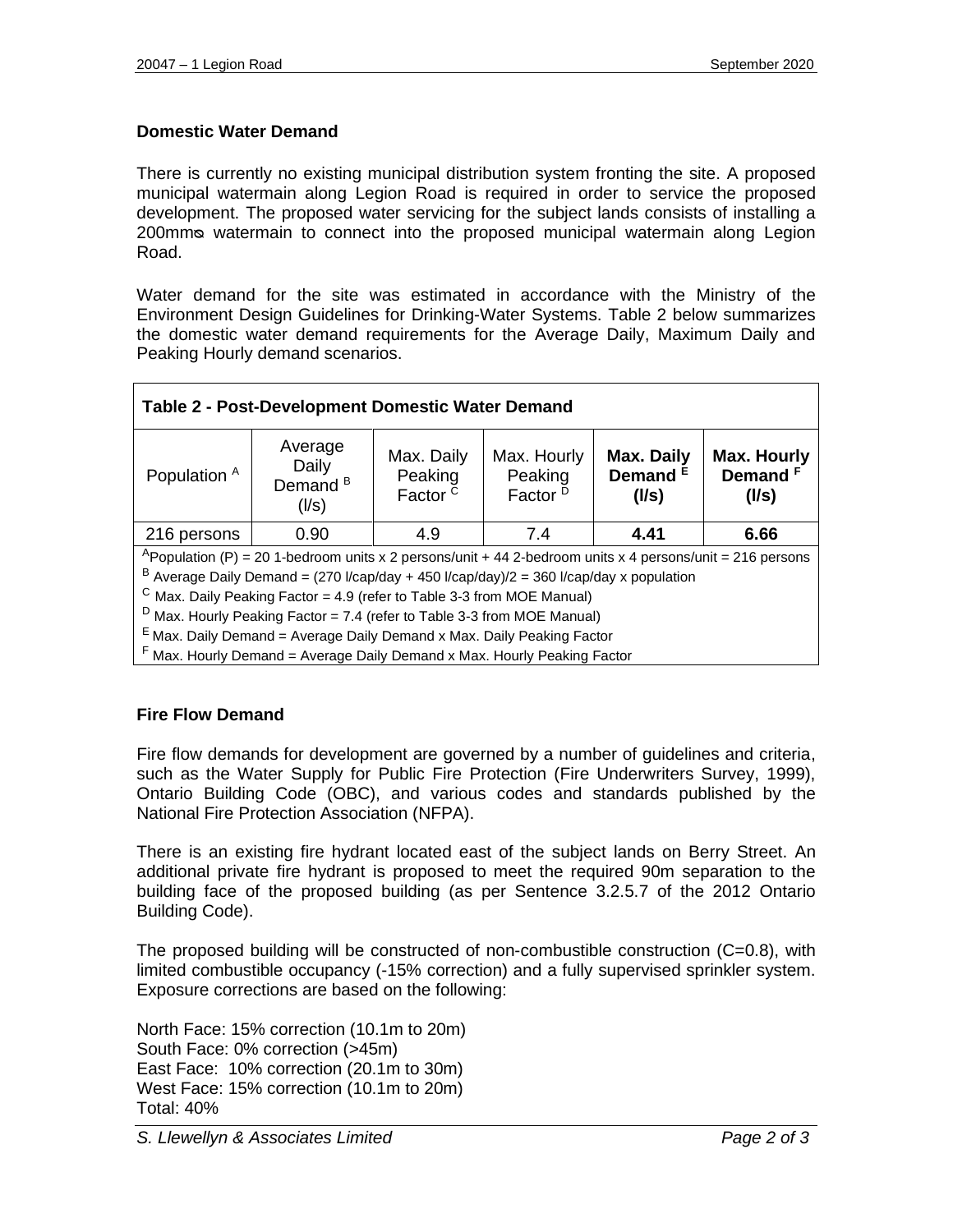Attached is an estimate of the required flow rate for the proposed development. The flow rate was determined in accordance with the Fire underwriters Survey – 1999 Water Supply for Public Fire Protection. It has been determined that the required fire flow for the proposed development is **15000 l/min (250 l/s)**. See the attached Fire Flow Demand Requirements for details.

There are currently no hydrant flow tests available. Flow tests will be completed at a later date to determine if the existing municipal system has sufficient capacity to service the proposed development.

We trust the information enclosed herein is satisfactory. Should you have any questions please do not hesitate to contact our office.

Prepared by:

#### **S. LLEWELLYN & ASSOCIATES LIMITED**



Scett Melson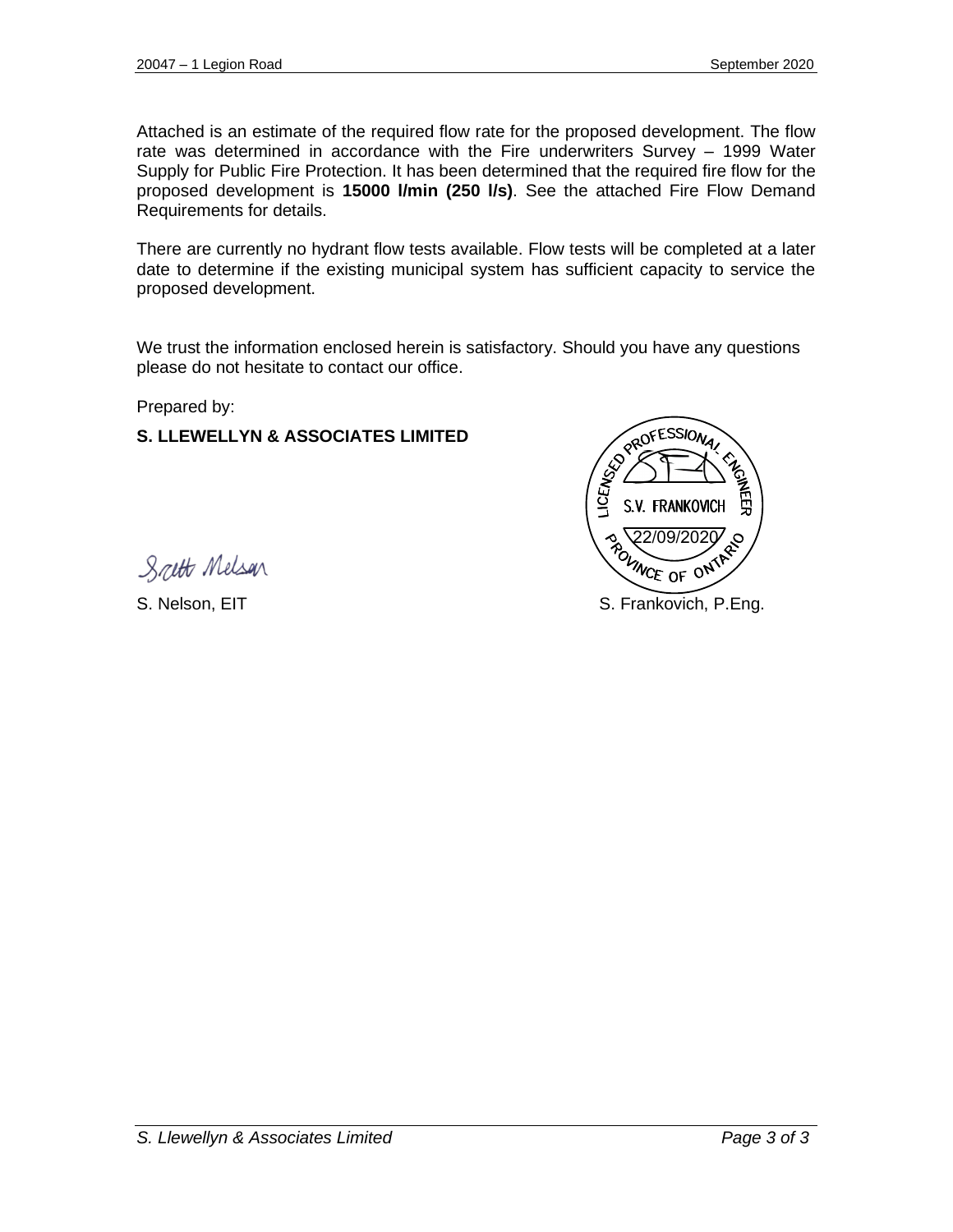#### **FIRE FLOW DEMAND REQUIREMENTS - FIRE UNDERWRITERS SURVEY (FUS GUIDELINES)**

**Project Number: 20047 Project Name: 1 Legion Road Date: 27-Aug-20**

Fire flow demands for the FUS method is based on information and guidance provided in "Water Supply for Public Protection" (Fire Underwriters Survey, 1999).

An estimate of the fire flow required is given by the following formula:

$$
F = 220 C \sqrt{A} \tag{1}
$$

where:

 $F =$  the required fire flow in litres per minute

- C = coefficient related to the type of construction
	- = 1.5 for wood frame construction (structure essentially all combustible).
	- = 1.0 for ordinary construction (brick or other masonry walls, combustible floor and interior)
	- = 0.8 for non-combustible construction (unprotected metal structural components, masonry or metal walls)
	- = 0.6 for fire-resistive construction (fully protected frame, floors, roof)

 $A =$  Total floor area in square metres

|                          |                       | <b>Building Area</b> |       |                                                |                            |       |                              | (2)                     |                                      |     | (3)                   |           | (4)                              | <b>Final Adjusted</b> |             |
|--------------------------|-----------------------|----------------------|-------|------------------------------------------------|----------------------------|-------|------------------------------|-------------------------|--------------------------------------|-----|-----------------------|-----------|----------------------------------|-----------------------|-------------|
|                          | Footprint             | # of                 | Total | vpe of                                         | Fire Flow "F"<br>Occupancy |       | Sprinkler<br><b>Exposure</b> |                         | <b>Fire Flow</b>                     |     |                       |           |                                  |                       |             |
| Building / Location      | Area (m <sup>21</sup> |                      |       | Storeys   GFA (m <sup>2</sup> )   Construction | (1/min)                    | (1/s) | %                            | Adjustment I<br>(I/min) | <b>Adjusted Fire</b><br>Flow (I/min) |     | Adjustment<br>(I/min) |           | Adjustment<br>$^{\prime}$ l/min) | (l/min                | $($ l/s $)$ |
| <b>5-Storey Building</b> | 13040.0               |                      | 13040 | 0.8                                            | 20000                      | 333.3 | -15                          | $-3000.0$               | 17000.0                              | -50 | $-8500.0$             | $\Lambda$ | 6800.0                           | 15000                 | 250         |

| <u>Floor</u> | Area |      | Tot. Area Cumm. Area |
|--------------|------|------|----------------------|
|              | 1136 | 1136 | 1136                 |
| $2 - 5$      | 2976 | 2976 | 13040                |

| (2) Occupancy              |           |
|----------------------------|-----------|
| Non-Combustible            | $-25%$    |
| <b>Limited Combustible</b> | $-15%$    |
| Combustible                | No charge |
| <b>Free Burning</b>        | 15%       |
| Rapid Burning              | 25%       |

# Minimum credit for systems designed to NFPA 13 is 30%.

If the sprinkler system is fully supervised (ie. annunciator panel that alerts the Fire Dept., such as a school), then an additional 10% can be taken. Maximum credit =  $50\%$ .

| (2) Occupancy       |           | (3) Sprinkler                                              | (4) Exposure |     |                   | Side            | Exposure (m)Charge (%) |    |  |
|---------------------|-----------|------------------------------------------------------------|--------------|-----|-------------------|-----------------|------------------------|----|--|
| Non-Combustible     | $-25%$    | Minimum credit for systems designed to NFPA 13 is 30%.     | $0$ to $3m$  | 25% |                   | North $=$       | 10.1 to 20m            |    |  |
| Limited Combustible | $-15%$    |                                                            | 3.1 to 10m   | 20% | Calculate for all | South $=$       | >45                    |    |  |
| Combustible         | No charge | If the domestic and fire services are supplied by the same | 10.1 to 20m  | 15% | sides. Maximum    | East =          | 20.1 to 30m            | 10 |  |
| Free Burning        | 15%       | municipal water system, then take an additional 10%.       | 20.1 to 30m  | 10% | charge shall not  | $West =$        | 10.1 to 20m            |    |  |
| Rapid Burning       | 25%       |                                                            | 30.1 to 45m  | 5%  | exceed 75%        | Total Expoure = |                        | 40 |  |